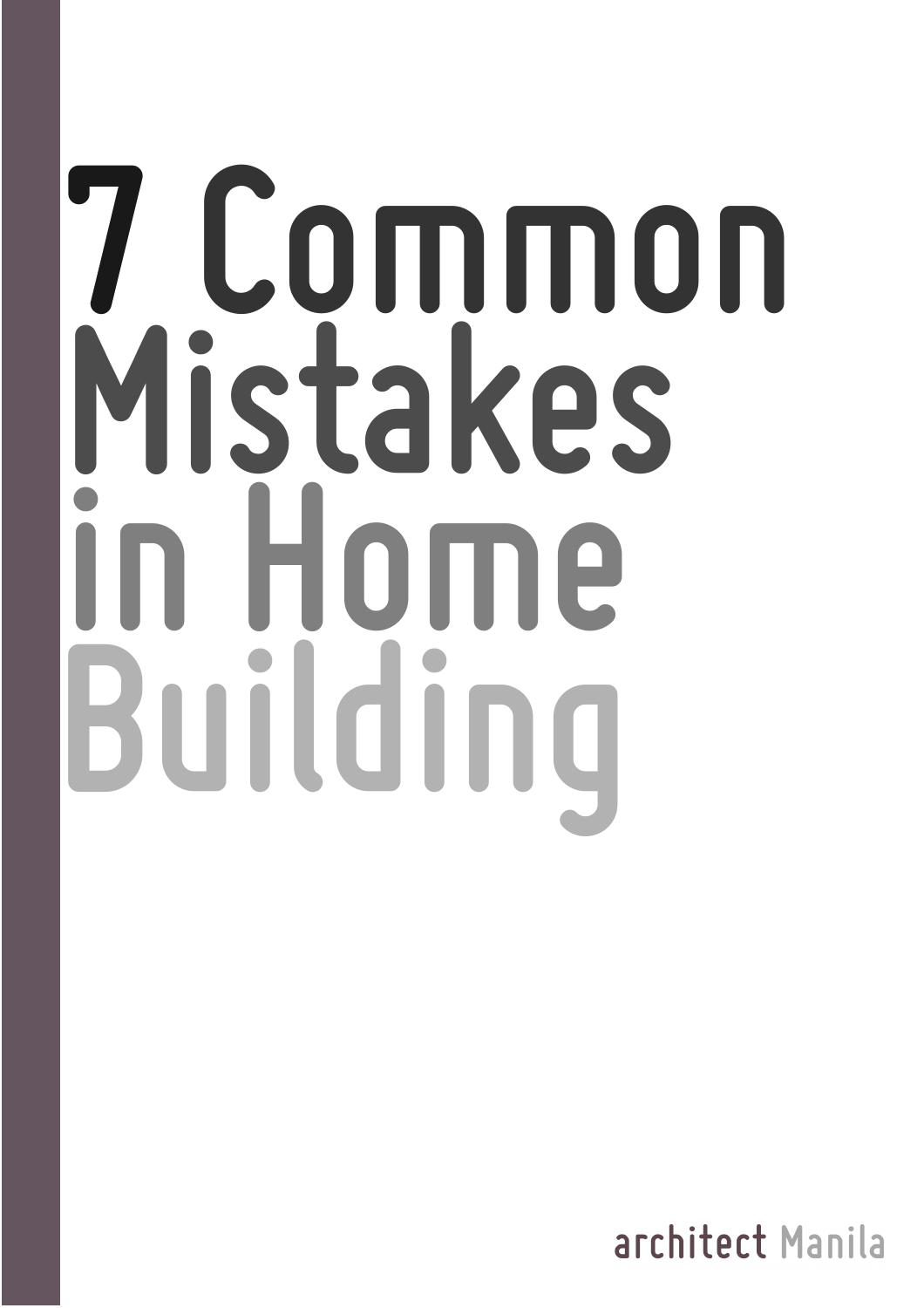# architect Manila

## 7 common mistakes in home building

From the point of deciding to have your house built to the point of its completion, the fact that so many things can go wrong is such a scary thought. So we decided to collect some common mistakes to help us avoid the potholes in construction and have a better experience in realzing our dream homes. We hope this list helps.

#### **1. "Free" Floor plans**

There are some contractors out there who will offer "free floor plans" if you hire them as the general contractor of your home. I hope you understand that there's no such thing as a "free lunch." Odds are they will recover the cost of the plans by just hiding it within the cost of building your house.

Likewise it is very likely that you will not be getting expert planning. I've heard of stories of contractors recycling old or using template projects plans. Plans which will unlikely be a perfect match for your lot in terms of its location, orientation and context, because they were designed for someone else and not specifically for you, your needs, your lifestyle and your taste.

Planning and design which is relegated as a sideshow will unlikely get the attention it needs to produce quality design that every client deserves





#### 2. "Pa Pirma" system

There's a terrible system happening in the practice today, it's the "pa pirma" system. This is where people get a draftsman to draw up a floor plan and then approach some licensed professional to sign the floor plans for a fraction of the normal cost. In this system the client is short changed as they are not getting expert service. The people who signs for the plans will only check for regulatory requirements such as setbacks, height limits etc. just to ensure that their licence won't be compromised. However they won't really care about anything else. Space planning & design would be the least of their worries as they they would be only paid a couple of thousand pesos to provide the signature to meet the minimum regulatory requirements of a professional signature.

Likewise, the client will not get professional supervision during construction. An architect is supposed to be the clients representative to ensure that the builder follows the approved plans accurately and ensure that your house is safe and correct according to the agreed and approved plans. In the end, the purpose of the "pa pirma" system is to circumvent the fees of the licenced professional, however, not getting the complete service of an experienced and qualified professional can cost you in the end when you get a home that doesn't turn up to be what you need and what you want.

#### **3. Changes after the finalized plans**

It's fairly common that even during construction; clients change their mind and ask for changes to the plans. However this practice can be very costly for several reasons:

- a. Changes may affect structural design and may require additional support.
- b. There may have been preparations made that would be wasted because of the new change.
- c. Construction costs for changes are usually charged higher as the contractors are no longer pricing to get the job.
- d. Additional lead time may be required for the new materials needed.

In the end, a change from the finalized plan can have both time and cost implications so it would be best to make sure that all options have been studied during the conceptual stage and you are happy with the finalized plan.